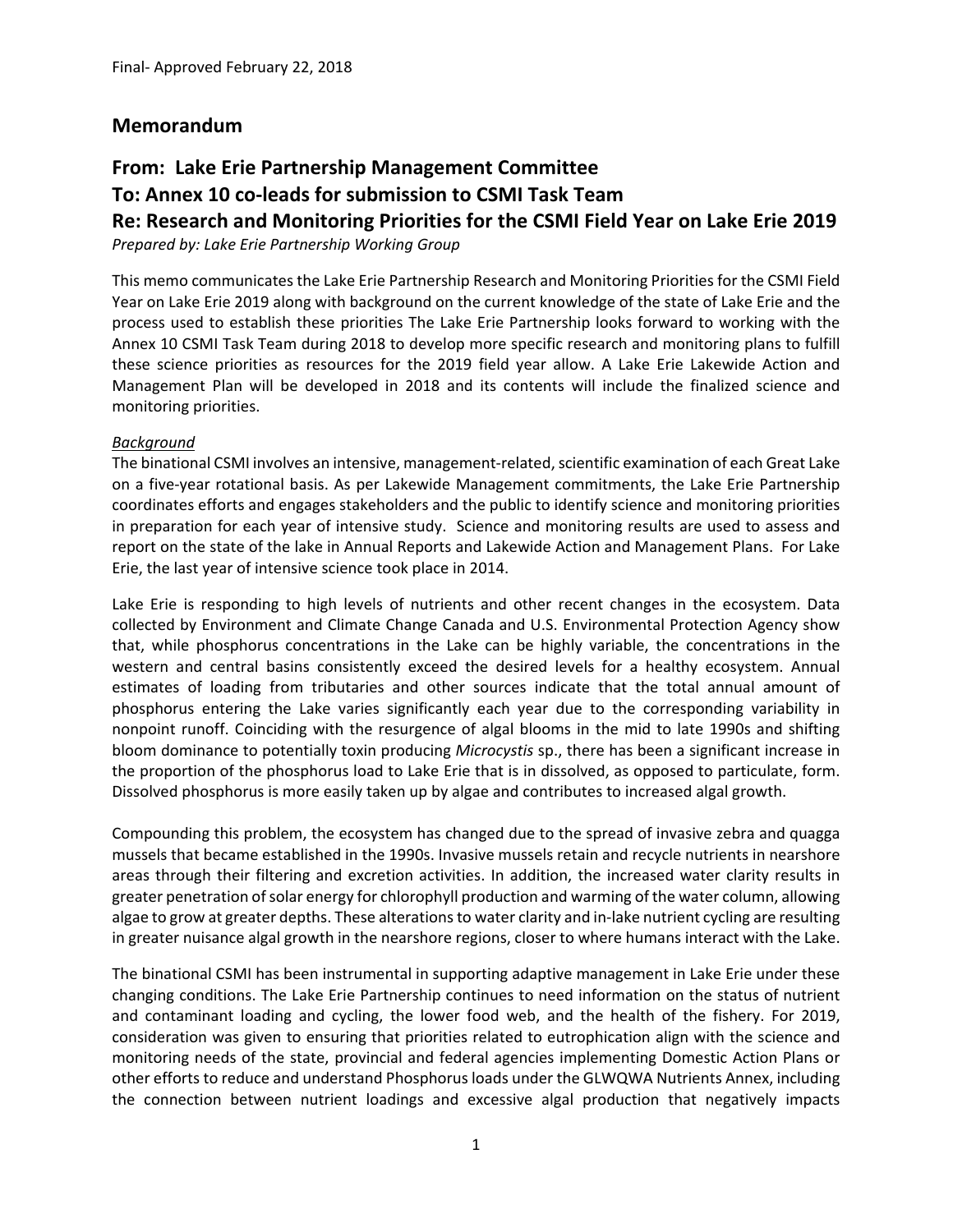recreational opportunities. Proposed priorities also include Lake Erie's connecting river systems, the St. Clair Detroit River System and Upper Niagara River<sup>1</sup>.

As part of the reporting phase of the last Cooperative Science and Monitoring Initiative (CSMI) cycle, the Lake Erie Millennium Network hosted the State of Lake Erie conference in Windsor, Ontario on February 21-23, 2017 at which key science findings were shared and discussions of the prevailing needs for the 2019 intensive field year began. The conference was planned in conjunction with the Lake Erie Partnership and included reporting out on the 2014 Lake Erie CSMI field year efforts. On October 11‐12, 2017 a Lake Erie Science Priorities workshop was held at Maumee Bay State Park in Ohio, again hosted by the LEMN in partnership with the Lake Erie Partnership. Planning for the workshop included a one‐ day prevailing issues workshop in August which identified main themes for developing science priorities. The Lake Erie Partnership used the information shared at these meetings to develop the summary of current understanding and the priorities listed below.

#### Current Understanding of Lake Erie Nutrient Loading and Cycling

Excessive algal growth in Lake Erie poses significant threats to the ecosystem and human health of a waterbody that provides drinking water for over 11 million people in the U.S. and Canada. Viewable from space, algae can persist for weeks during summer as blooms are carried by winds and currents eastward through the lake. Recent years have seen record-setting algal blooms as well as "dead zones" – oxygen depleted areas created when algae die and decompose. These events negatively impact the lake's critical \$12.9 billion tourism industry and world class fishery.

The U.S.‐Canada Great Lakes Water Quality Agreement sets goals and timeframes to address excess algal growth in Lake Erie through nutrient management. New phosphorus loading targets for the western and central basins were established in 2016. The need to control phosphorus is not a new problem; in fact, algal blooms in the 1970s were a major driver of the first Great Lakes Water Quality Agreement. Lake Erie is susceptible to excessive algal growth, in part, due to its physical characteristics – as the smallest of the Great Lakes by volume, the shallowest and southernmost, Lake Erie waters are the warmest and the most biologically productive.

Lake Erie also receives the highest loads of phosphorus of all the Great Lakes. Lake Erie is exposed to the greatest stress from urbanization, industrialization and agriculture. Lake Erie surpasses all the other Great Lakes in the amount of effluent received from sewage treatment plants and is also most subjected to sediment loading due to the nature of the underlying geology and land use.

Other factors contributing to the resurgence of algae and the new predominance of harmful species include the loss of wetlands and riparian vegetation that once trapped nutrients. Increasing temperature in recent years is creating a longer growing season for algae, and more frequent high-intensity spring storms are delivering nutrients at a critical time when they can promote the intensity and duration of summer algal blooms. While many factors contribute to algal growth, controlling phosphorus concentrations and loads remain the best management strategy to address these problems.

Phosphorus is the growth‐limiting nutrient in freshwater and the primary focus of the domestic action plans. While many other nutrients are present in water, such as nitrogen, silica, carbon, and even trace metals, these nutrients are considered to be only secondarily or seasonally limiting in Lake Erie. There is increasing evidence that both N and P should be considered as part of a more comprehensive nutrient

<sup>&</sup>lt;sup>1</sup> The priorities identified for the Upper Niagara River pertain to fisheries/habitat management needs.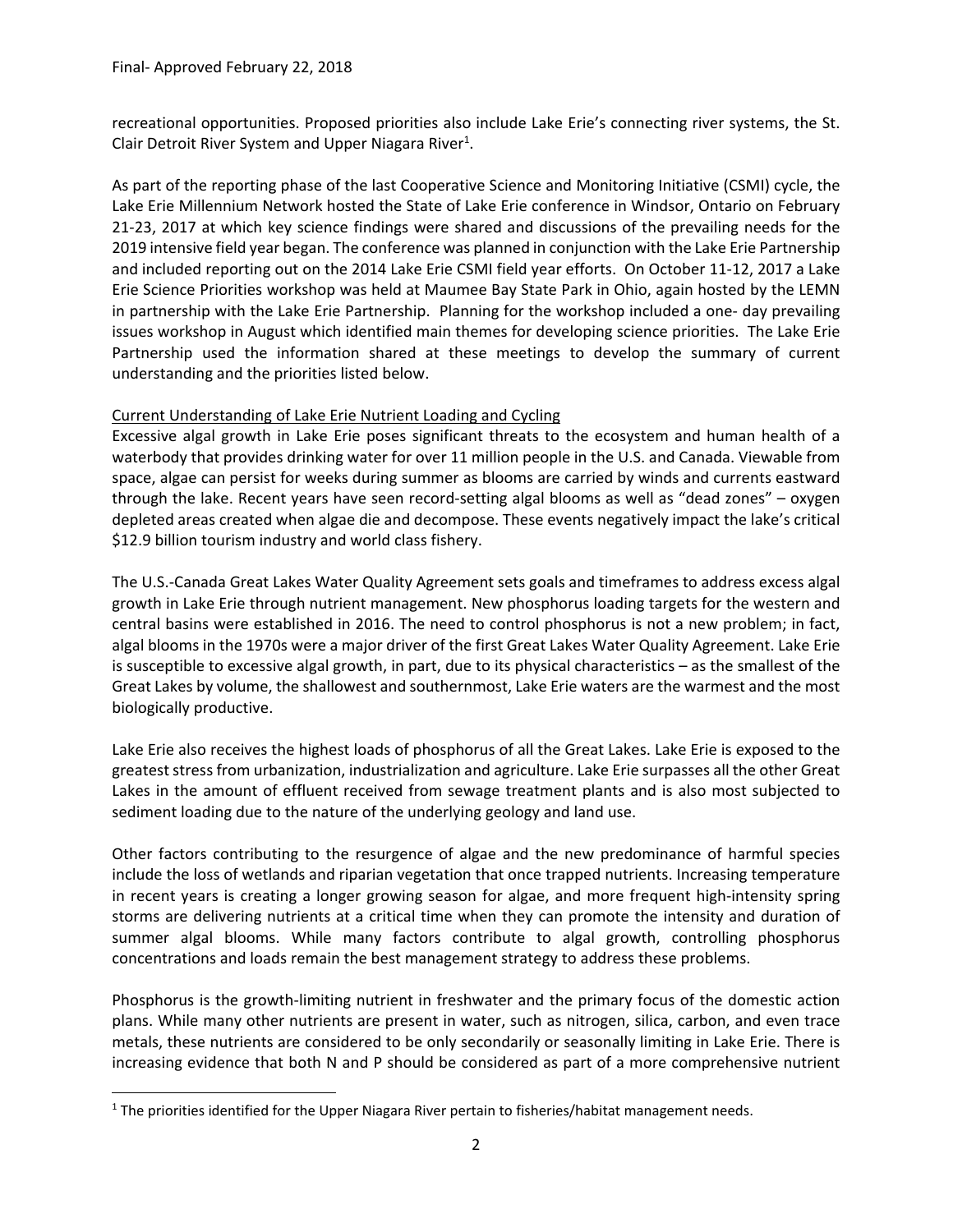management strategy to control harmful algal blooms. For instance, emerging research indicates that phosphorus reduction in the absence of nitrogen reduction would not reduce the toxicity of algal blooms. In other words, while *Microcystis* blooms would be smaller in spatial extent, they could continue to be toxic and possibly toxic longer through the season.

Science Priorities:

#### **1. Watershed‐based priorities to address Eutrophication**

These information needs are consistent with needs identified during development of the Domestic Action Plans; understanding of these priorities would help target implementation where it will be most effective at achieving Annex 4 targets.

 **How do impacts of BMP implementation scale from edge‐of‐field to stream sub‐basin to watershed? What factors control, and will allow us to forecast/predict, this scaling?**

*Significance: Will give a better understanding of effectiveness of different actions and allow more effective targeting of actions. Modeling of large watershed areas is useful in understanding the relationship of broad scale conditions such as rainfall to the total watershed loading. Edge‐ of‐field research investigates the relationship between existing row crop agricultural practices (for example, planting, tilling and fertilizing) and pollutant reduction BMPs. The broad scale watershed modeling efforts have shown that implementation levels will have to increase basin wide to achieve the 40% load reduction target. For example, the NRCS CEAP report identified that 95% of cropland acres would have to be affected by a suite of BMPs to achieve a 43% reduction in total phosphorus (USDS NRCS, 2016). Without the links between the broad watershed and finer field scale it is difficult to understand the impact that specific types, amounts, and locations of management practices applied on individual fields have on total watershed loading.*

 **How important is Residual Soil Phosphorus on agricultural land for feeding crops and how long does it last in soil?** 

*Significance: Current fertility recommendations indicate at what soil test level no fertilizer addition is required from an agronomic perspective. There are limited recommendations in place* for draw down of high soil test Phosphorus levels. There are known critical levels of soil nutrients *that will maintain crop productivity. It would be advantageous to have improved soil tests that* could determine the amount of P that each soil can retain and the total amount of P available to *lose so that the quantity and timeframe that agricultural soil legacy P could potentially contribute to P loads to tributaries could be better determined.*

**What is the impact of legacy Phosphorus on water quality?**

*Significance: Will provide understanding of the significance of legacy Phosphorus as a source of Phosphorus to Lake Erie. The build‐up of legacy P on agricultural land should be segregated from the topic of accumulation of legacy P in floodplain, river or lakebed sediments as the causes, management and contributions are likely very different. Incorporating currently stored P values on agricultural land (e.g. cumulative P component from IROWC‐P model) into existing watershed*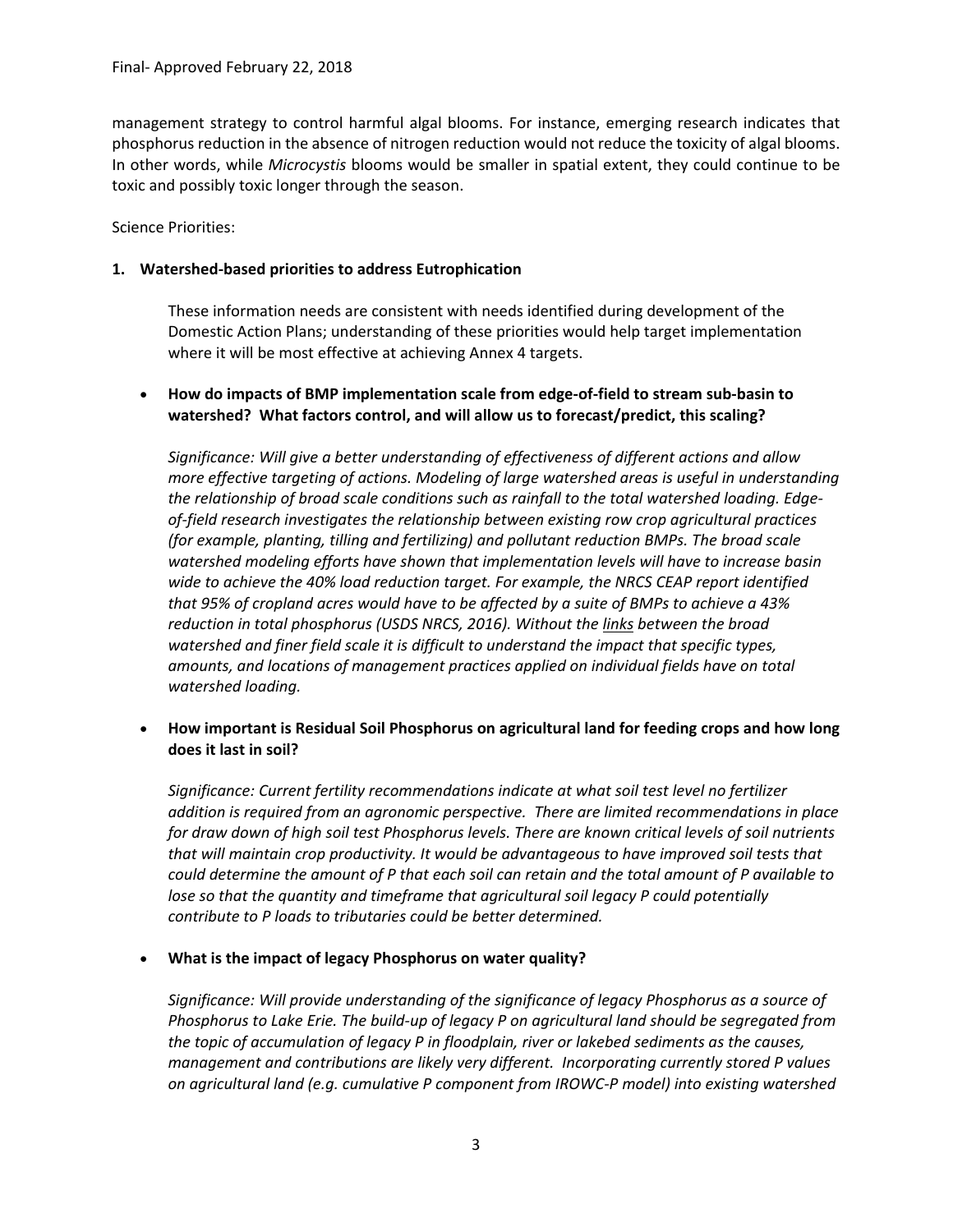*models would be a first step in determining the role and impact of legacy P on current water quality.*

 **How much of an impact does Phosphorus bioavailability and transport at the field scale impact the overall Phosphorus mass budget?**

*Significance: Effectively implementing best management practices requires an understanding of the fates and flows of nutrients. Knowledge about the nutrient budgets will enable more effective deployment of BMPs. Particulate phosphorus is known as a relatively well conserved component of runoff and can be readily tracked in time series using simple water sampling strategies as it is transported downriver. Dissolved Reactive Phosphorus has been identified as a* key driver of the increase in Harmful Algal Blooms but it is so reactive that it is much more *difficult to track when and how exactly it is moving through the streams and rivers out to the lake and how long it takes to get there. Better knowledge of the fate and transport of phosphorus in all its forms will enable more efficient placement of BMPs and a better understanding of how to monitor progress towards the targets and how long it will take to reach them.* 

*Notes: researchers need access to soil P test results to input into models; models should include SCDRS watershed*

#### **2. In‐lake priorities to address Eutrophication**

- **What are the biotic and abiotic factors that influence phytoplankton community composition, succession and nutrient retention in the three basins of Lake Erie?**
	- o **Are cyanobacteria transported from Lake St. Clair and the Maumee River to the Western Basin of Lake Erie (determine role of local cyanobacteria production vs transport from upstream)**
	- o **What influence does the winter, spring, and early summer succession of phytoplankton have on the timing and community composition of summer cyanobacteria blooms?**
	- o **Are the existing hydrodynamic models sufficiently and accurately predicting water movement and other processes, including sediment dynamics, and can they be used to explain the observed variability in Lake Erie's biology?**
	- o **What is the projected impact of nutrient reduction in the Western Basin on the primary and secondary productivity of the Eastern Basin?**
	- o **What is the impact of herbicides on plankton communities within Lake Erie /SCDRS, and does/could this result in dominance by undesirable species (cyanobacteria)?**

*Significance: Lake Erie is a complex system that hosts many different mass proliferations of phytoplankton, some beneficial (diatoms) and some that are harmful. Currently, much of the winter ecology as well as the spring and early summer succession of phytoplankton are not well understood but could be important in order to understand the flow of nutrients through all three basins as well as the transfer of nutrients between the water column and the benthos, which may be important for determining the timing and community composition of summer cyanobacteria blooms. All predictive models for HABs in Lake Erie rely on hydrodynamic models, so knowledge of their accuracy is critical for determining the reliability of early*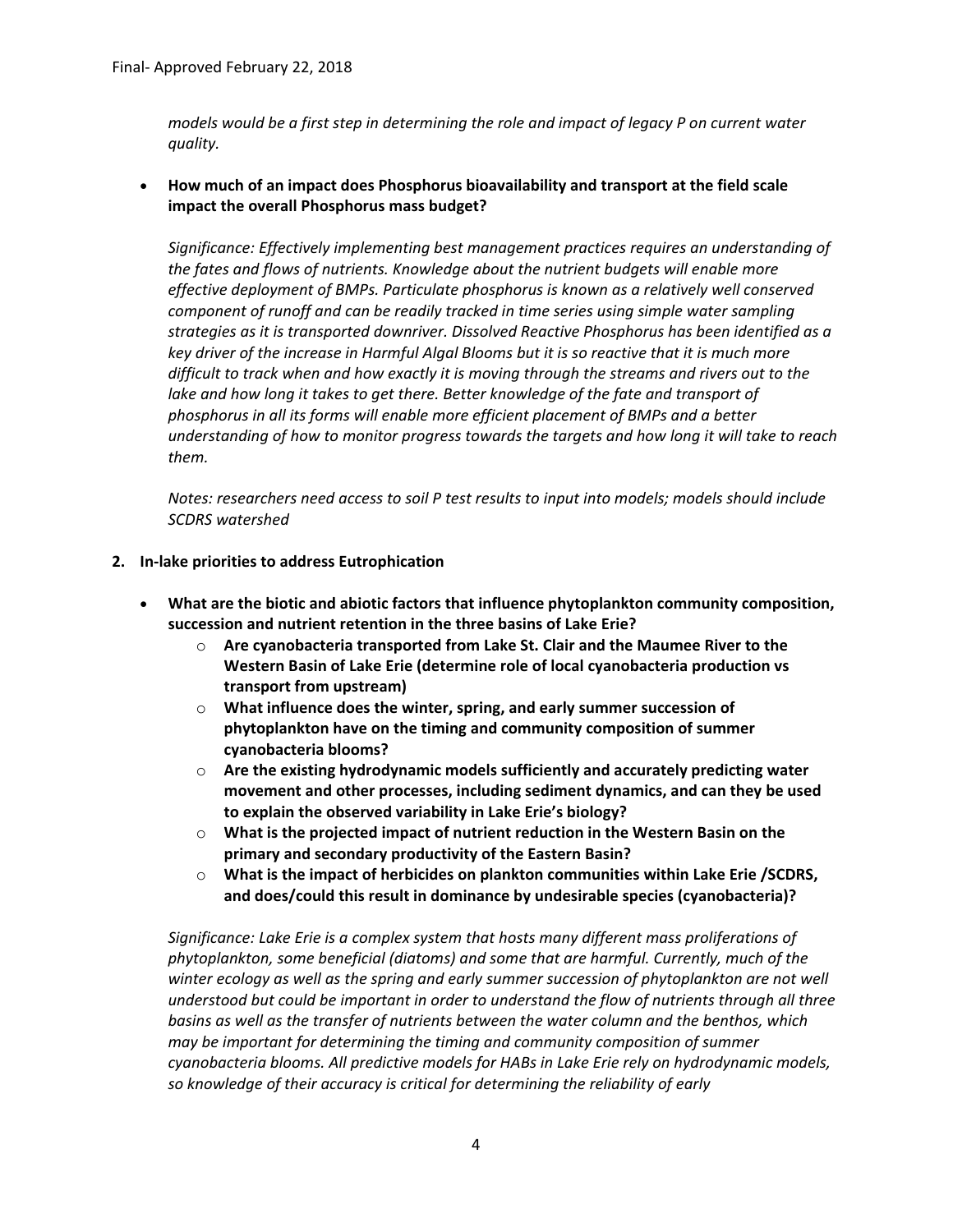*warning/predictive capabilities. Hydrodynamic models are also needed for predictive modeling of hypoxic zone formation and movement (\*linkage with hypoxia priorities)*

- **What is the spatiotemporal availability of Phosphorus and Nitrogen in Lake Erie and how does it influence the onset and scale of harmful algal blooms?**
	- o **How are the total phosphorus and nitrogen budgets partitioned among the various compartments in the water column and benthos throughout the year in Lake Erie?**
	- o **What role does timing of nutrient delivery to Lake Erie have on cyanobacteria blooms that occur in the summer?**
	- o **What is the status of Total and Soluble Reactive Phosphorus in the St. Clair Detroit River System (SCDRS) tributary mouths (Detroit, Thames, Maumee, Leamington Tributaries, River Raisin)?**

*Significance: Both phosphorus and nitrogen are delivered to Lake Erie in spring and early summer. However, cyanobacteria blooms do not form until mid‐ to late summer. As such, there are several months during which nutrients are present in the lake, but it is unclear how these compounds are being used/transformed. A better understanding of this dynamic may aid in understanding bloom initiation as well as phytoplankton succession. There is a need to fill data gaps in eutrophication status at the mouths of the SCDRS tributaries.*

 **What are the biotic and abiotic influences on toxin production, concentration, distribution and fate in Lake Erie?**

*Significance: Bloom toxicity is the foremost threat to human health during cyanobacteria bloom events. Currently, we do not adequately understand the factors controlling toxin production, concentration, distribution and fate. As such, we cannot accurately or confidently model/forecast toxins associated with blooms.*

 **What is the spatiotemporal distribution of** *Cladophora* **in Lake Erie and temporal shifts in epiphytes on** *Cladophora***? What are the drivers of summer** *Cladophora* **production? What is the role of benthic and epiphytic algae in phosphorus and nitrogen retention?**

*Significance: Cladophora is widespread throughout Lake Erie and select areas of the Great Lakes and has been implicated in the occurrence of the bacterium that causes avian botulism, as well as other pathogens that may contribute to degradation of water quality in recreational areas (e.g., at bathing beaches). Better understanding of the spatiotemporal distribution and ecology of Cladophora and its associated flora, especially epiphytic diatoms and heterotrophic bacteria is needed. Data will inform Phosphorus target setting for Eastern Basin.*

 **What is the spatiotemporal extent of hypoxia in the Sandusky sub‐basin, northwestern basin (north of the islands), and Lake Erie central basin?**

*Significance: Lake Erie hosts the second largest hypoxic zone in the nation. However, there is not currently a predictive model that can forecast hypoxic zone formation and movement, which could compromise drinking water intakes, as well as impact fish community stock assessments.*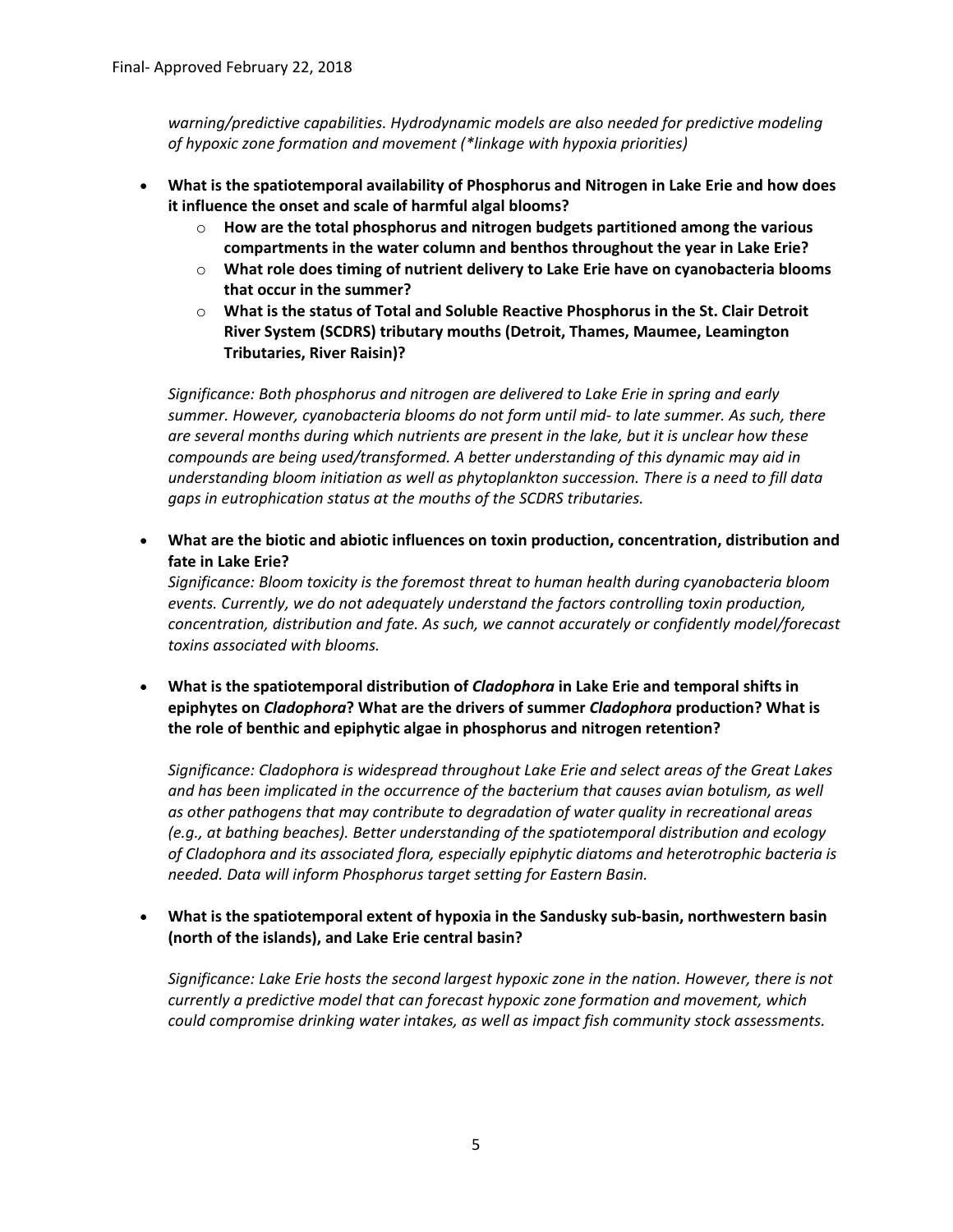**The 2019 CSMI field year should be used as an opportunity to collect additional data to groundtruth satellites and models to determine that they are accurately estimating the 3‐D distribution of plankton and cyanobacteria biomass in Lake Erie**

*Significance: Remote sensing is an important component in predictive models of plankton and cyanobacteria biomass. However, we know that these models are not 100% accurate, nor will they ever be; however, data collected by groundtruthing in 2019 can lead to a better understanding of the three‐dimensional movement of blooms. These data will aid in improving models that serve as critical management tools for water managers in the western basin.* 

#### Current Understanding of the Lake Erie Food Web (as based on Markham and Knight 2017, with some modifications)

Variation in physical features and biological productivity within and among the basins of Lake Erie affects fish ecology and community diversity, stock structure, behavior (movements), and ultimately how fisheries are managed (Ryan et al. 2003; Tyson et al. 2009). Generally, mesotrophic areas of Lake Erie support cool-water fish communities of walleye, yellow perch, smallmouth bass, northern pike, and muskellunge, with a soft‐rayed shiner forage base. *Hexagenia* mayfly populations are sentinels of mesotrophic conditions in Lake Erie (Edwards and Ryder 1990). The arrival of *Dreissena* spp. (quagga and zebra mussels) in 1987 and their subsequent expansion throughout the lake brought further changes to the Lake Erie ecosystem, including increases in water clarity, declines in chlorophyll a, and the alteration of rocky‐bottom areas used by fish for spawning. Phytoplankton biomass declined 68‐86% (Makarewicz 1993; Johannsson and Millard 1998), primary production declined 22‐55% (Millard et al. 1999), and energy flow shifted from the pelagic to the benthic food web (Ryan et al. 2003). By the late 1980s, the combined effects of TP load management and *Dreissena* spp. proliferation caused the western basin to return to a mesotrophic state while the central basin became oligotrophic (Bertram 1993), which was unfavorable for percids (Ryan et al. 2003). The eastern basin became ultra-oligotrophic periodically in the 1990s, adversely affecting yellow perch (Charlton 1994; MacDougall et al. 2001) but benefiting lake whitefish and burbot. *Dreissena* spp. biomass generally stabilized in most areas of Lake Erie by 2002 (Patterson et al. 2005) perhaps because of predation by native fishes (freshwater drum and yellow perch) and invasive round goby.

Eutrophic‐area fish communities are characterized by black basses, white perch, white bass, channel catfish, freshwater drum, and a prey base dominated by gizzard shad and age‐0 spiny‐rayed fishes (yellow perch, white perch, white bass, and freshwater drum). Oligotrophic areas sustain cold‐water salmonids (lake trout, lake whitefish, steelhead, cisco) and burbot with a forage‐fish community dominated by naturalized rainbow smelt and soft-rayed shiners. Deep-water amphipods Diporeia spp., an indicator of healthy oligotrophic food webs, are no longer found in Lake Erie (Barbiero et al. 2011). Lake sturgeon occupy nearshore areas across the lake but remain rare. Nearshore fish communities tend to organize around dynamic coastal habitats, such as wetlands, bays, rivers, and estuaries, whereas offshore fish communities are strongly influenced by thermal stratification, dissolved oxygen levels, bottom structure (reefs), and circulation patterns (gyres).

Hypoxia in Lake Erie can affect food webs and fisheries. Roberts et al. (2009) determined that anoxia and hypoxia caused short‐term changes in the vertical distribution of yellow perch and rainbow smelt, reducing their food consumption, condition, and growth (smelt only). Hypoxia may affect fishery catch rates by altering the amount of available habitat and, therefore, the distribution or density of targeted species (Kraus et al. 2015).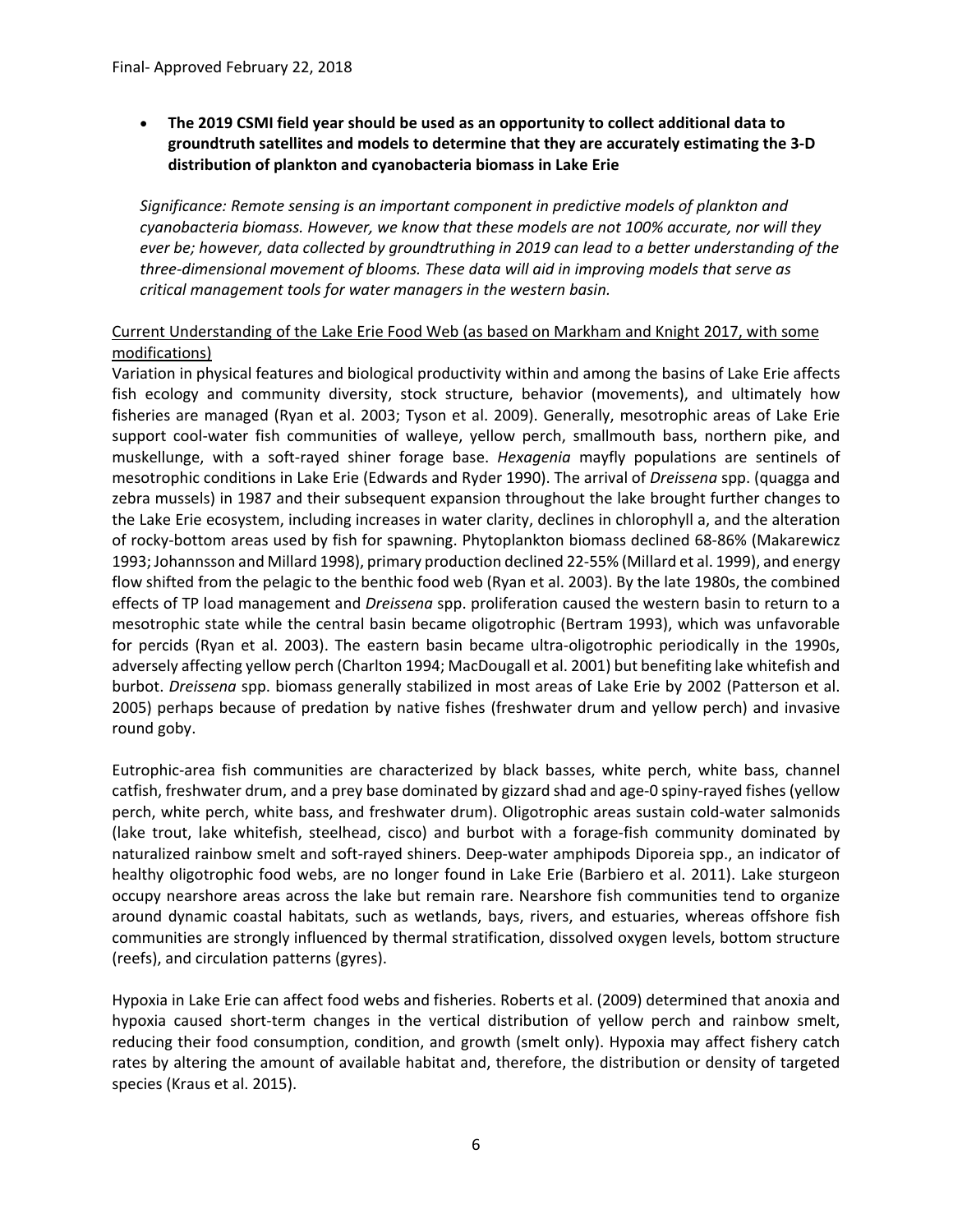Other factors that have affected the capacity of the Lake Erie ecosystem to support desired fisheries include manageable factors (habitat quality/quantity and harvest) and unmanageable factors (ice cover, climate etc.), both of which contributed to the productivity of native fish stocks (Ryan et al. 2003; Tyson et al. 2009). While harvest for most high focus species is regulated by agencies, and likely not a factor impacting productivity of native fish stocks, spawning and nursery habitats in rivers, estuaries, wetlands, and nearshore coastal areas are most affected by human activities. Lost productivity of stocks of lake trout, walleye, cisco, lake whitefish, and lake sturgeon are attributed in large part to declining recruitment due to degradation of critical habitats for reproduction. Understanding the distribution of critical habitats for these species, how they contribute to overall fisheries production, and how manageable and unmanageable factors affect this production are critical within the context of the changing Lake Erie food web. Lastly, information on the abundance of key aquatic invasive species is critical to understanding current and potential impacts of these species on production potential for Lake Erie fishes.

#### **3. Priorities to address the Changing Food Web**

- **What is the production of various habitats and stocks to the overall fisheries in the St. Clair Detroit River System (SCDRS), Lake Erie and Upper Niagara River?**
	- o **What areas of SCDRS and Lake Erie and Upper Niagara River are important for fish production of species of interest?**
	- o **What actions could be taken to enhance production/increase stability?**
	- o **Continue the recreational creel survey effort in the SCDRS and implement/align binationally.**

*Significance: Addressing these priorities allows for better identification of habitat/stock restoration opportunities in a recruitment‐driven species complex.*

# **What habitat components are limiting production for important species and stocks of fish?**

o **How does loss of habitat (rivers/coastal wetland/nearshore/offshore) equate to losses in fish production potential?**

*Significance: Addressing this priority advances the quantification of distribution of fish habitat in Lake Erie, allows for development of more geographically precise fish production habitat models to guide habitat/stock restoration opportunities; improved substrate and vegetation mapping, particularly in priority management areas (the nearshore, rivermouth plumes, reefs, wetlands) supports a better understanding of the extent of both habitat and fishes. Offshore, hypoxia‐ based habitat compression links fish movements and population dynamics with water quality goals to reduce the extent and severity of hypoxia.*

o **How effective are current habitat restoration efforts, such as the SCDRS and Niagara River natural habitat (i.e. reefs, islands, and wetlands) restorations, at producing fishes?**

*Significance: This priority can inform targeted implementation of conservation/rehabilitation strategies by answering questions regarding scale and what habitat conservation/rehabilitation strategies for fish are most successful.*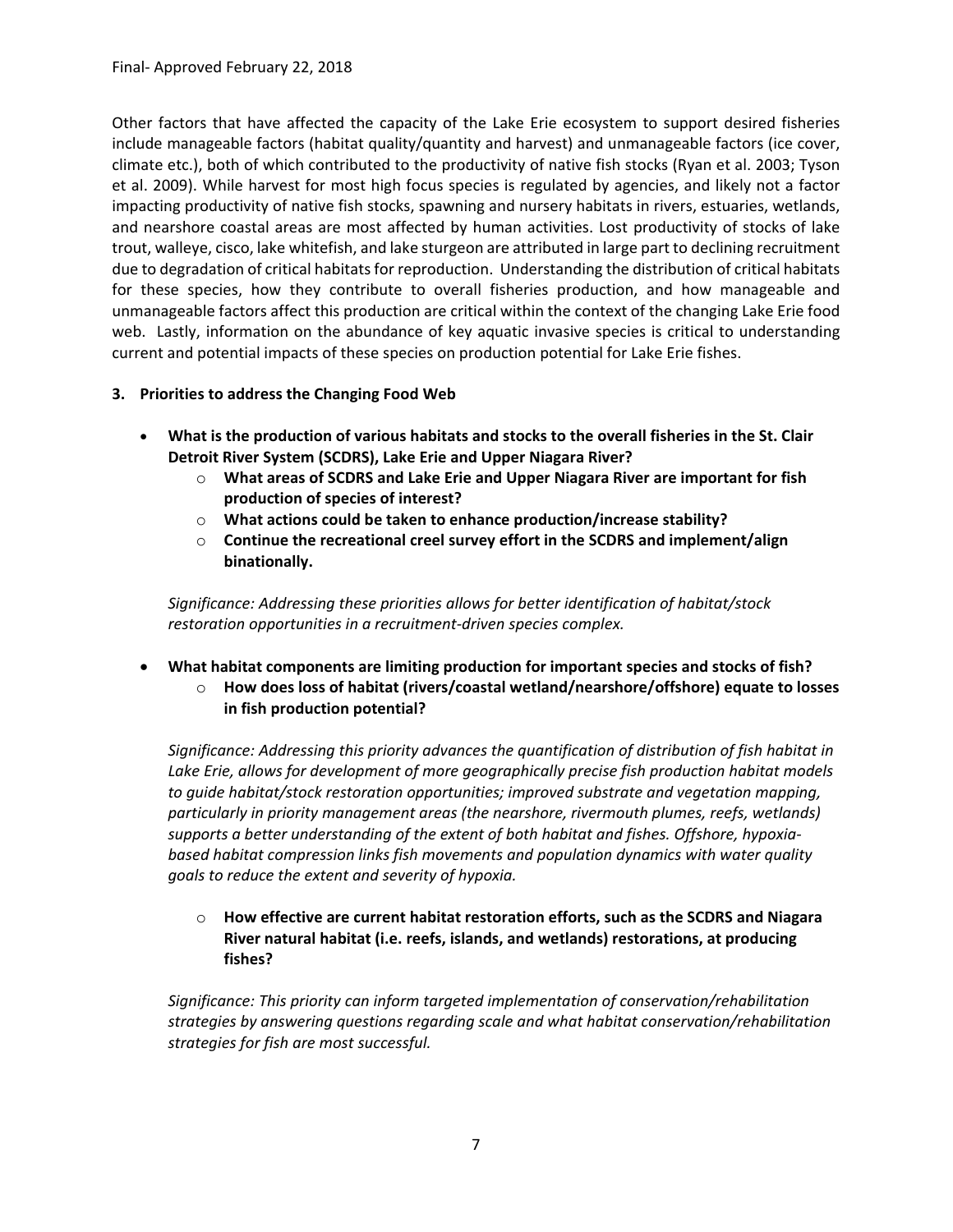o **How do environmental variables (i.e. ice cover, warmer temperatures, increased water clarity, hypoxia) and other non‐manageable factors impact fish recruitment in SCDRS, Lake Erie and Upper Niagara River?**

*Significance: Allows for better understanding of recruitment variability which will inform fisheries assessment programs and management. This understanding would allow for management agencies to explore harvest strategies that are robust to environmental regime changes.*

o **What are the effects of HABs on SCDRS and Lake Erie age‐0 fishes?**

*Significance: Addressing this priority allows for an improved understanding of the potential impacts of HABs on recruitment variability, which will inform fisheries assessment programs and management.*

# o **Can GLATOS be leveraged effectively to determine variability in behavior? Does it need to be expanded to increase coverage in rivers and include more fine‐scale coverage in the coastal areas?**

*Significance: Addressing this priority advances the quantification of fish and habitat distribution in Lake Erie, allows for development of more geographically precise fish production habitat models to guide habitat/stock restoration opportunities. It also allows for a better identification of habitat/stock restoration opportunities in a recruitment‐driven species complex.*

**What are the population levels of invasive species such as Grass Carp and dreissenid mussels?**

*Significance: These data are needed for model estimation of current impacts, understanding where each species falls on its invasion curve, and to inform management options.*